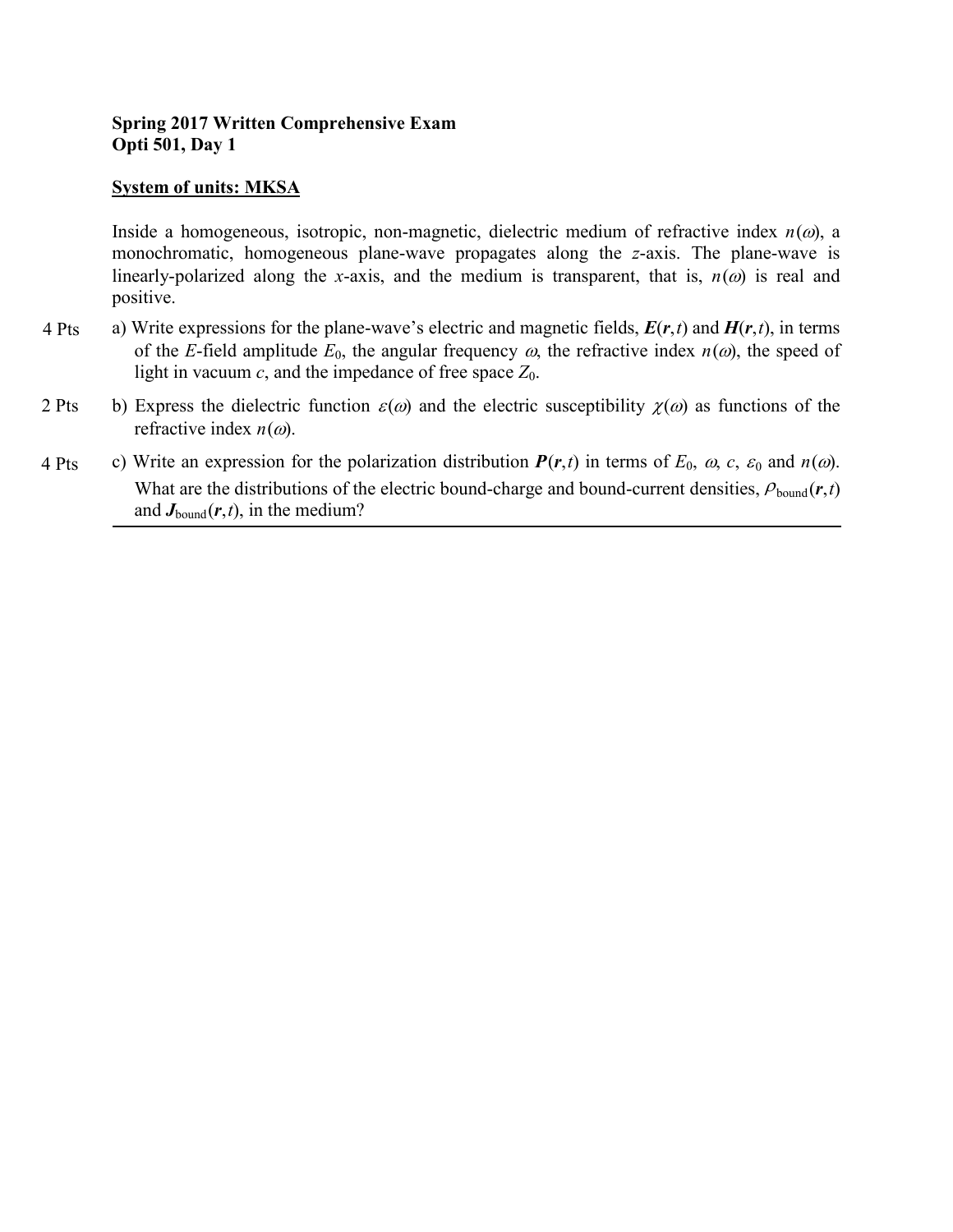## **Spring 2017 Written Comprehensive Exam Opti 501, Day 2**

## **System of units: MKSA**

A *p*-polarized monochromatic plane-wave arrives from free-space at the flat surface of a plasma at an oblique angle  $\theta$ , as shown. The optical properties of the plasma are specified by its permittivity  $\varepsilon(\omega)$ , a real-valued *negative* entity, and by its permeability  $\mu(\omega) = 1$ .

- a) Write expressions for the *E* and *H* fields of the incident beam as functions of space and time. 2 Pts
- b) Write expressions for the *E* and *H* fields of the reflected beam as functions of space and time. 2 Pts



- c) Write expressions for the *E* and *H* fields of the beam transmitted into the plasma as functions of space and time. Identify the real and imaginary components of the *k*-vector, and relate them to the various parameters of the system. 2 Pts
- d) Match the boundary conditions at the plasma surface, and obtain expressions for the Fresnel reflection and transmission coefficients  $\rho_p$  and  $\tau_p$ , respectively. 2 Pts
- e) Show that the reflectivity of the plasma is always 100%, irrespective of the incidence angle  $\theta$ , or of the exact value of  $\varepsilon(\omega)$ . Explain the apparent contradiction between a 100% reflectance at the surface and the existence of electromagnetic field energy inside the plasma. 2 Pts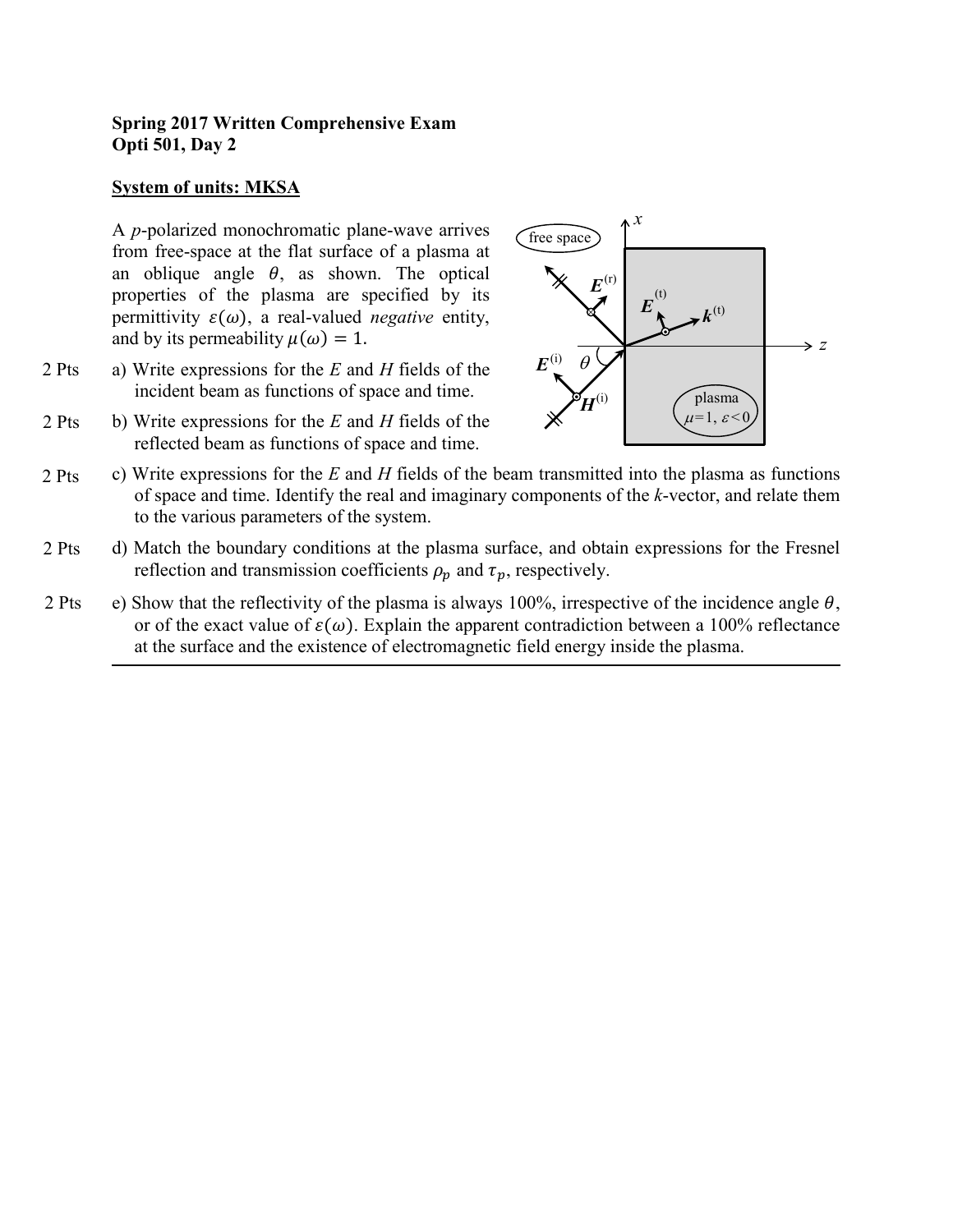Spring 2017 Comprehensive Exam

OPTI 502 – Day 1

The figure below shows a double Gauss lens with three rays traced through it. Ray 1 is parallel to the optical axis as it enters the lens and passes through the edge of the aperture stop. Ray 2 is parallel to the optical axis as it exits the lens and passes through the edge of the aperture stop. Ray 3 passes through the center of the aperture stop. You will be drawing the cardinal points and pupils on the figures below. Be sure to be neat and illustrate how you determine the locations and diameters.



(a) On the figure above, draw the positions of the front and rear focal points and label them F and F', respectively.



(b) On the figure above, draw the front and rear principal planes and label them P and P', respectively. Label the front and rear nodal points N and N', as well.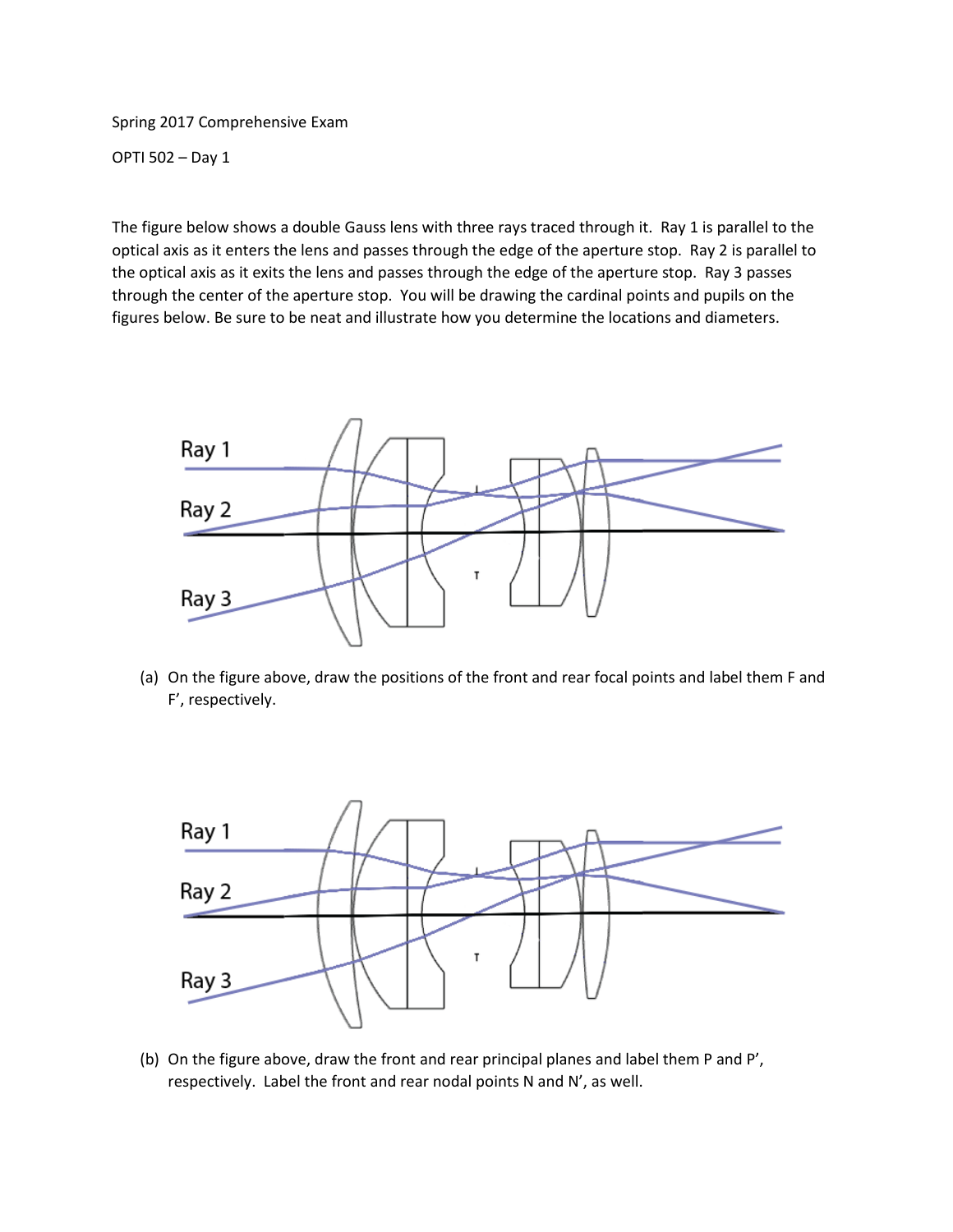

(c) On the figure above, draw the location and diameter of the entrance pupil. Denote them EP and D<sub>EP</sub>, respectively.



- (d) On the figure above, draw the location and diameter of the exit pupil. Denote them XP and  $D_{XP}$ , respectively.
- (e) Why do we calculate the cardinal points?
- (f) Why do we calculate the entrance and exit pupil locations and size?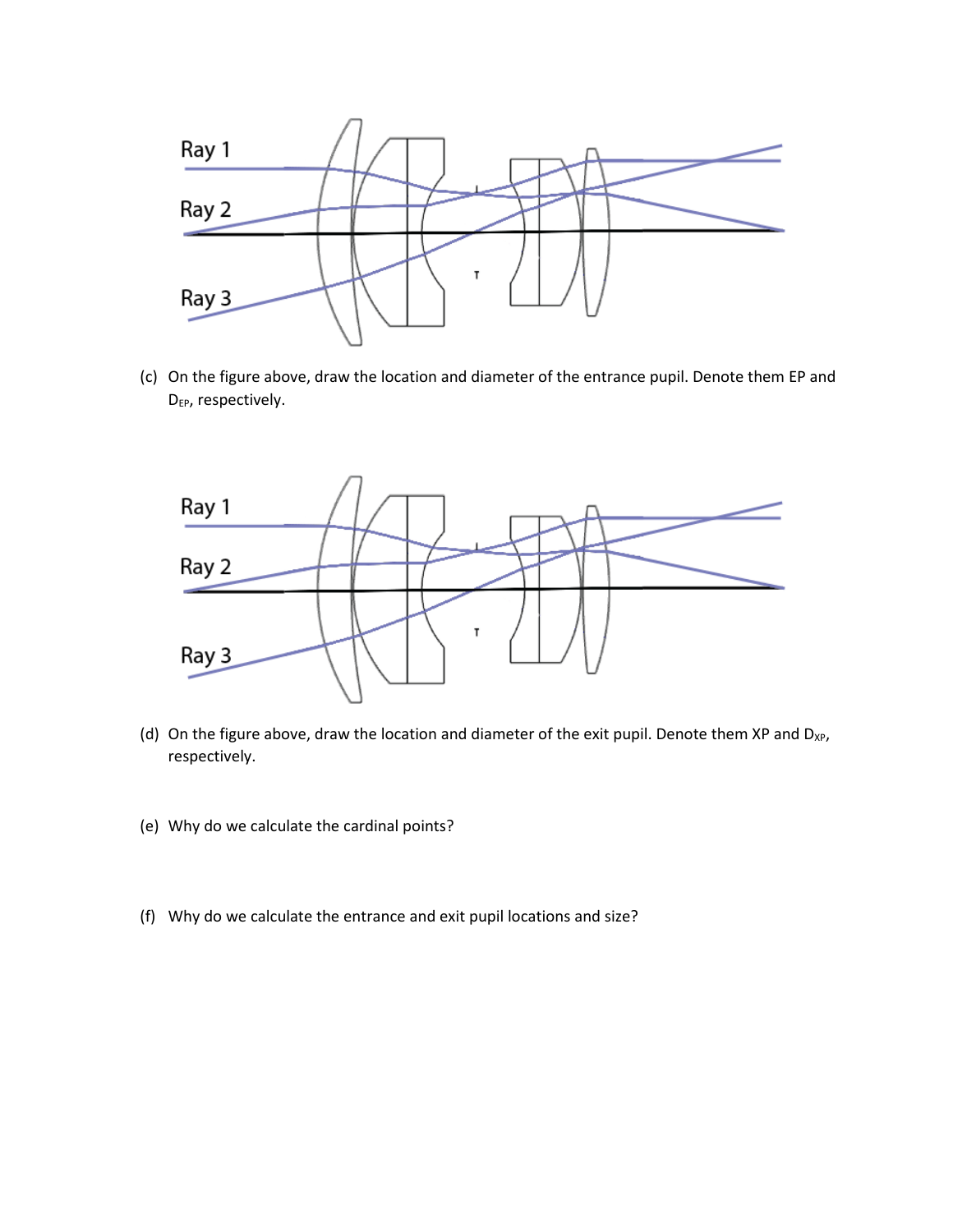### **Spring 2017 Comprehensive Exam**

### **OPTI 502, Day 2**

### Part A:

This problem is about determining the focal length of a thin lens in air. A thin lens in air is imaging a point source. The lens is working at a magnification *m*, and the total distance between the source and its image is 1000 mm. The lens is then moved along the optical axis a distance of 200 mm so that now it is working at a magnification of 1/*m*. Both the source and its image remain at the same positions and separation. In other words, the object-image distance is the same for both lens positions.

Determine the focal length of this lens. A requirement for this problem is to derive your results or fully explain your reasoning. Write legibly.

Part B:

The convex surface of a plano convex lens is measured with a spherometer and the sag is found to be 0.5 mm for a radial distance of 10 mm. Assume that the index of refraction is 1.5. Determine the focal length of this lens. Does the focal length depend on the lens thickness?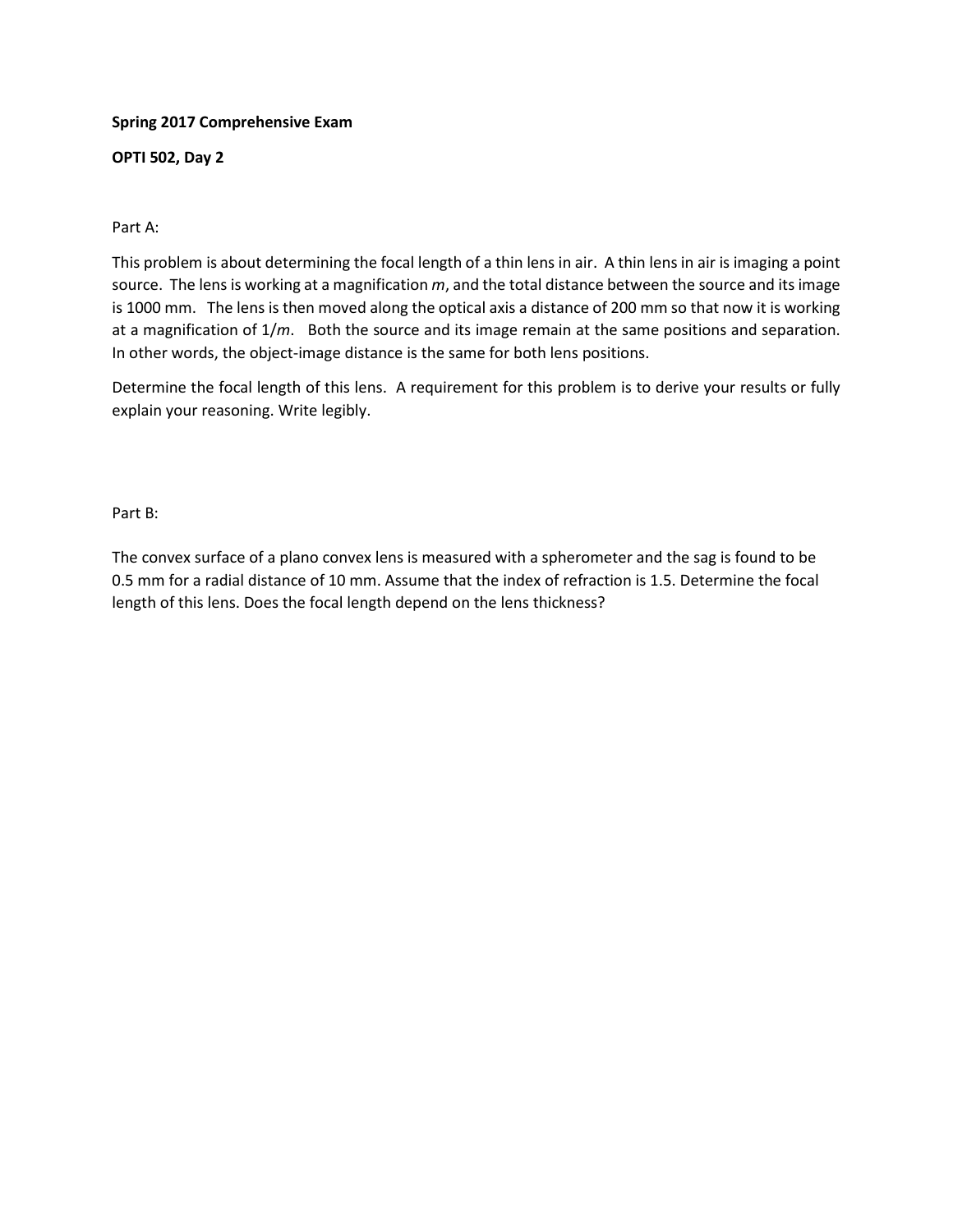### **Spring 2017 Written Comprehensive Exam OPTI 505R - Day 1**

A simple binary amplitude (0 or 1 transmission) Fresnel zone plate is fabricated as shown below, with one-half of the zone plate covered by an opaque mask. White areas indicate unity transmission. The plate and mask are illuminated by an on-axis plane wave with  $\lambda = 500$ nm and irradiance  $100W/m^2$ . The zone plate is designed with ten open zones, and its primary focus (without the half-plane opaque mask) is designed for a primary focus at a distance of 100mm behind the plate. The optical axis is defined normal to the plate at the center of the rings.



**(1) [5pts]** On the graph below, roughly sketch the on-axis irradiance from a distance of 30mm behind the plate to 100mm behind the plate. Calculate precise positions of maxima and minima (if any), and calculate irradiance values at those locations. State any assumptions that you make.



**(2) [5pts]** Replace the opaque half-plane mask with a phase plate that alters the phase of transmitted light relative to the uncovered section of the zone plate by  $\pi$  radians in transmission, but does not affect amplitude. On the graph below, sketch the on-axis irradiance from a distance of 30mm behind the plate to 100mm behind the plate. Calculate precise positions of maxima and minima (if any), and calculate irradiance values at those locations. State any assumptions that you make.

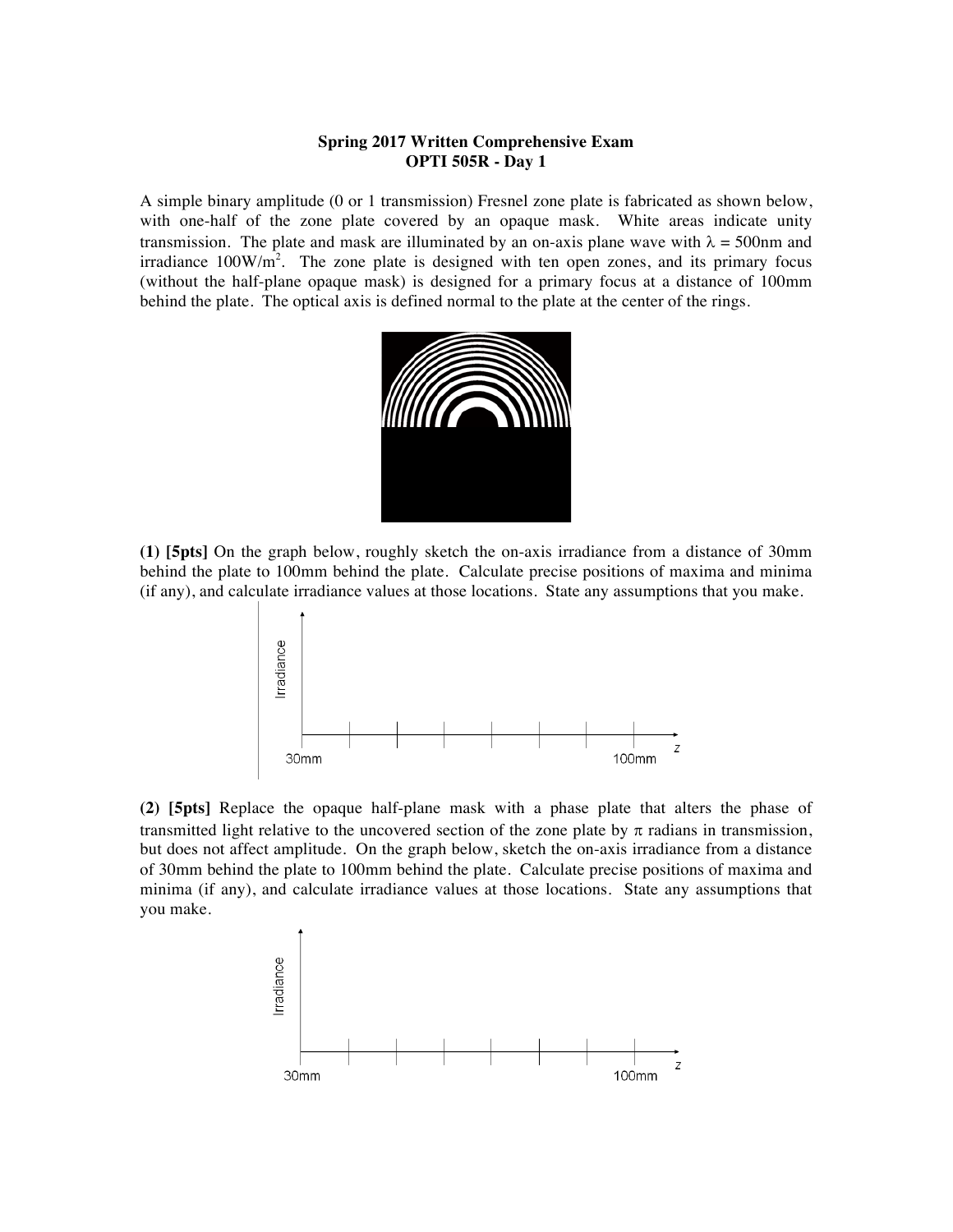### **Spring 2017 Written Comprehensive Exam OPTI 505R - Day 2**

Use Jones calculus to show that a half-wave plate converts right handed circularly polarized light into left handed circularly polarized light and the phase of the exiting light can be changed by rotating the half-wave plate.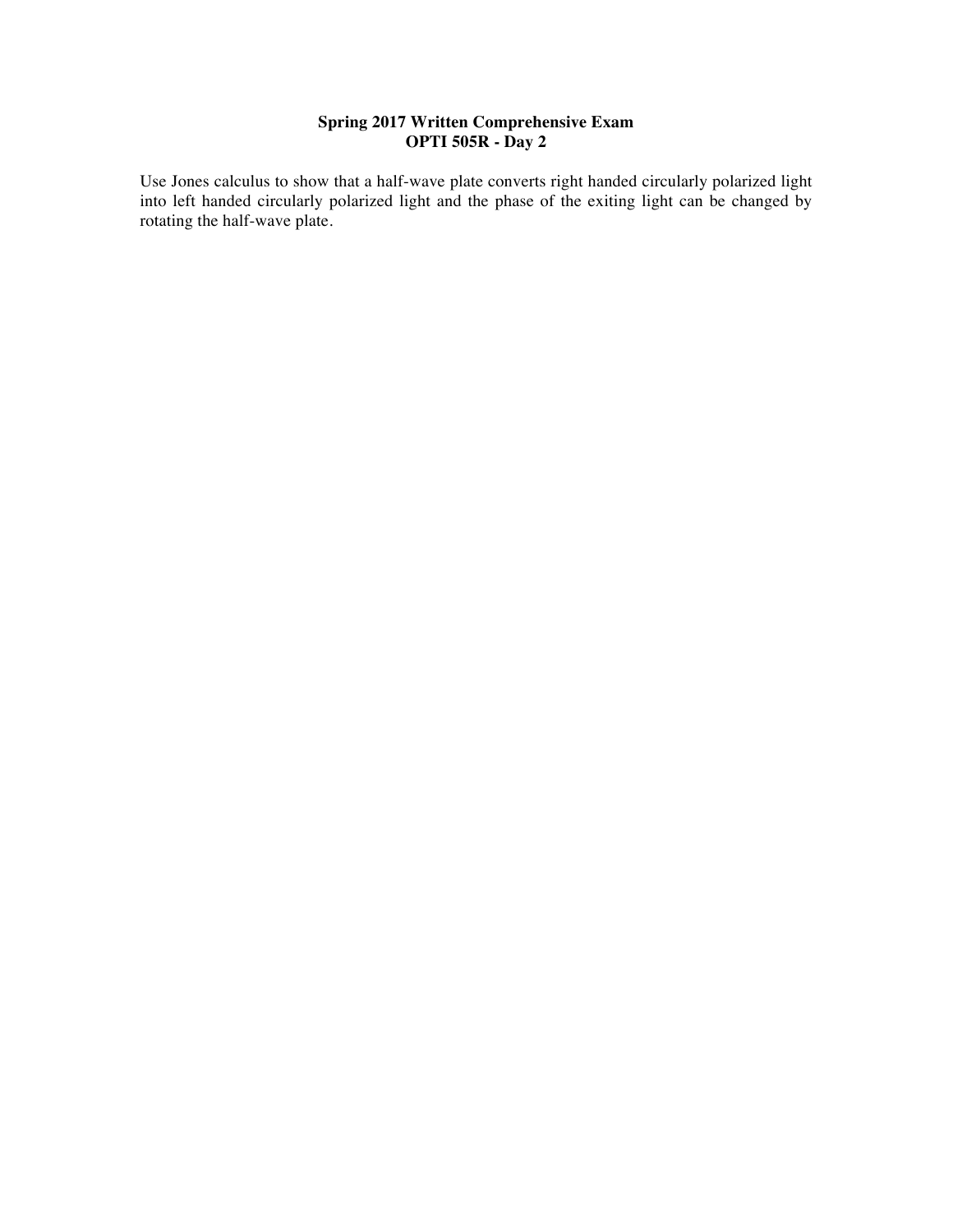## **Spring 2017 Comprehensive Exam OPTI 507, Day 1**

Consider the model for phonons in a 1-dimensional diatomic chain with harmonic nearest-neighbor interactions. Denote the masses by  $M_1$  and  $M_2$  and assume the force constants between  $M_1$  and  $M_2$  and  $M_2$  and  $M_1$  to be the equal, i.e.  $f_1 = f_2 \equiv f$ . Write down the equations of motion of the displacements, denoting that of  $M_1$  as  $u_i(t)$  and that of  $M_2$  as  $u_{j+1}(t)$ . Write down the appropriate "ansatz" (or trial function) for the displacements, but for simplicity only for zero wave vector, i.e.  $k = 0$ . Find the phonon frequencies, again only for  $k = 0$ . Name the branch that corresponds to each frequency.

(10 points)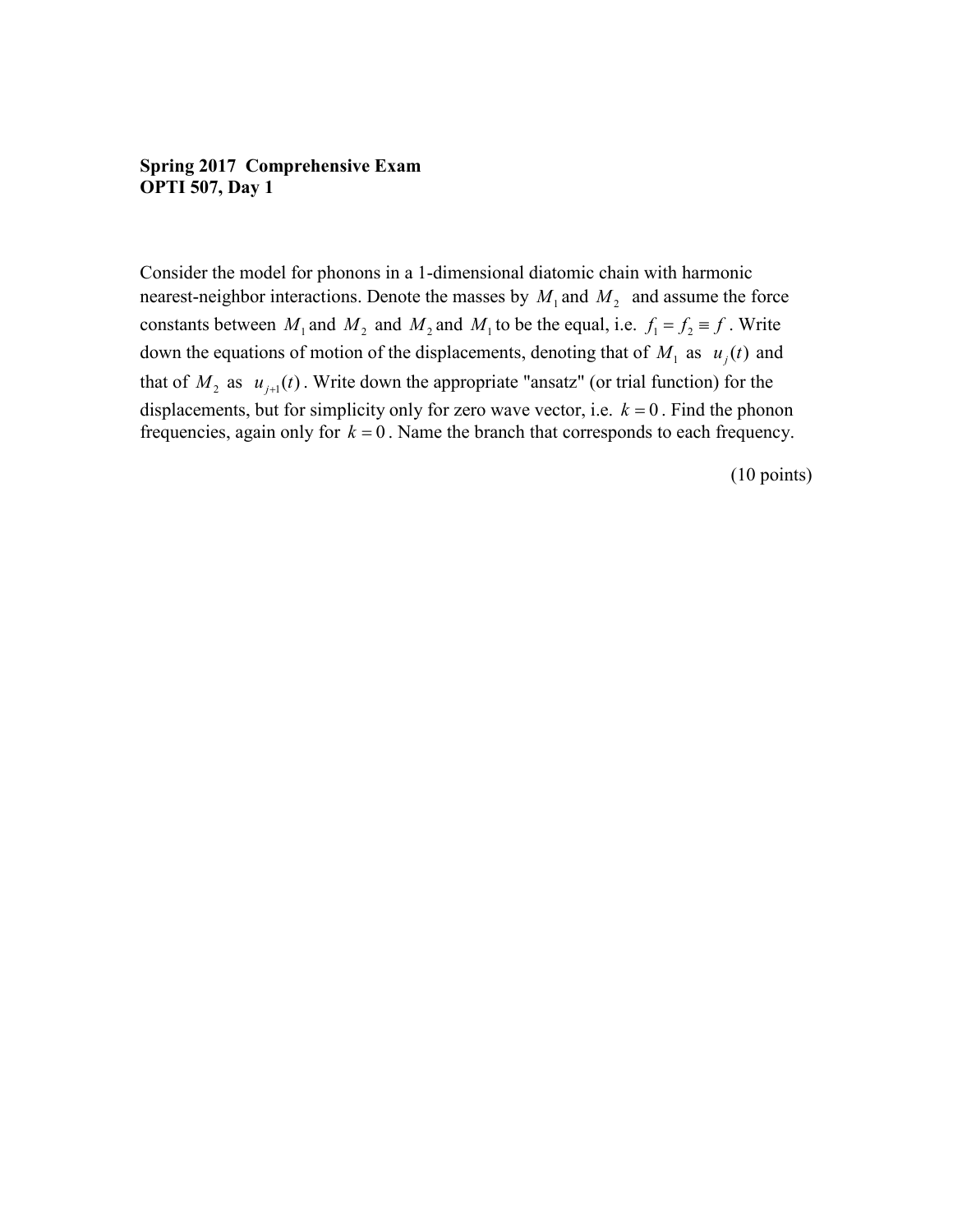## **Spring 2017 Comprehensive Exam OPTI 507, Day 2**

Consider a surface-plasmon polariton (SPP). The SPP dispersion can be written as

$$
q^2 = \frac{\omega^2}{c^2} \frac{\varepsilon_1(\omega)\varepsilon_2(\omega)}{\varepsilon_1(\omega) + \varepsilon_2(\omega)}
$$

Make a simple plot of the geometry. Indicate the materials with dielectric functions  $\varepsilon_1(\omega)$  and  $\varepsilon_2(\omega)$ , respectively, and clearly indicate the location and propagation direction of the SPP. Assume now that you have an interface between a non-dispersive dielectric with  $\varepsilon_1 = 1.4$  and a metal that can be described by a Drude model without damping,  $\varepsilon_{\infty} = 1$ , and  $\omega_{pl} = 10^{15} \text{ s}^{-1}$ . Determine the range of frequencies (numerical values) at which SPPs are possible, plot the SPP dispersion (carefully labeling the axes and all special points), and determine the wavelength at frequency  $\omega = 0.63 \times 10^{15} \text{s}^{-1}$ .

(10 points)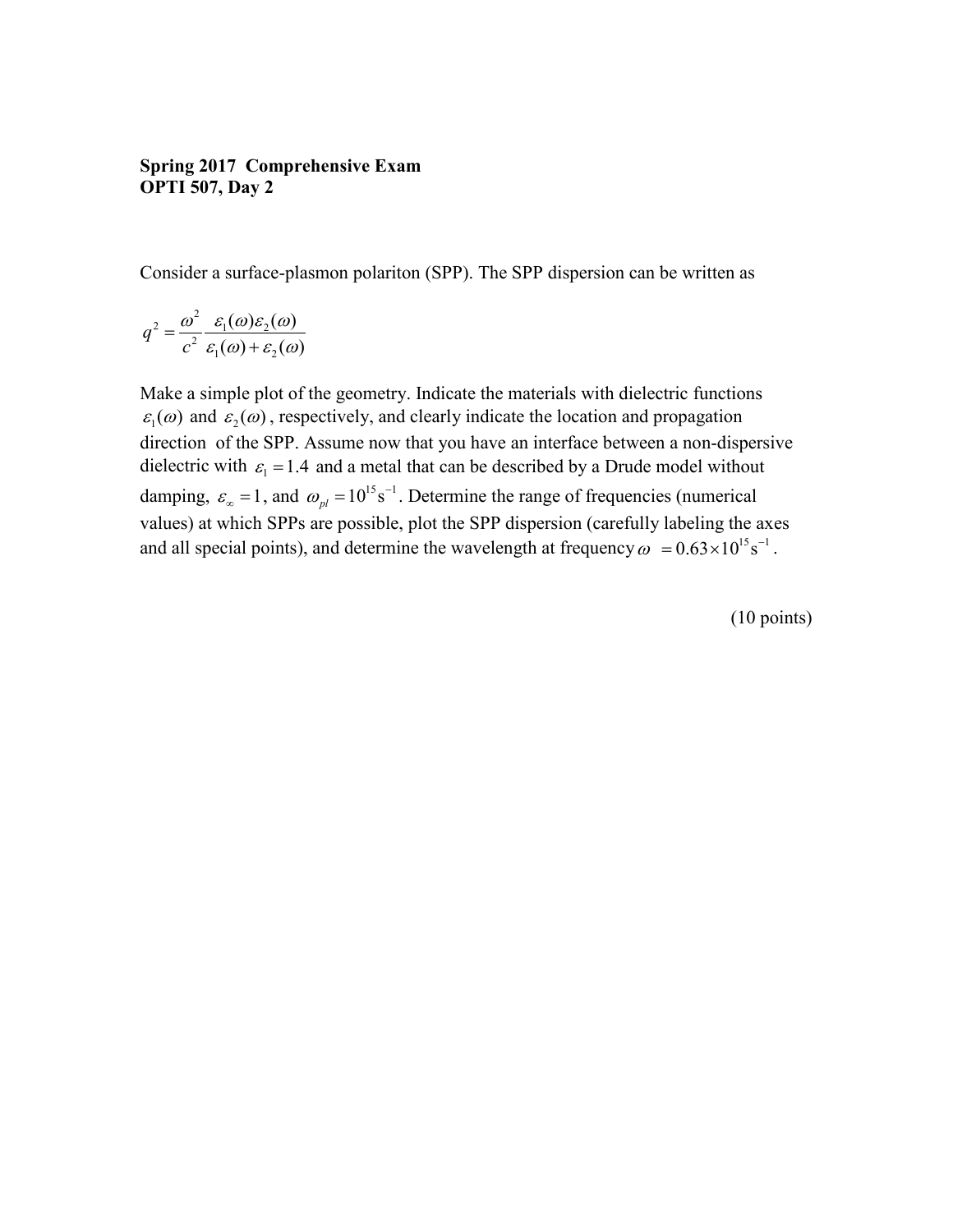Spring 2017 Written Comprehensive Exam OPTI 511, Day 1

Consider a hydrogen atom, and neglect the spins of the electron and the proton. The atom is at rest in the absence of any external fields in the following superposition state at some time  $t = 0$ :

$$
\Psi(\vec{r},0) = \frac{1}{\sqrt{2}} [\psi_{100}(\vec{r}) + \psi_{310}(\vec{r})],
$$

where  $\psi_{100}(\vec{r})$  and  $\psi_{310}(\vec{r})$  are stationary states of hydrogen indicated with the usual  $\psi_{nlm}(\vec{r})$ notation and expressed as functions of the position coordinate  $\vec{r}$ .

(a) (1 point) In this superposition state, what is the expectation value of  $L^2$ , the operator for the squared magnitude of the total orbital angular momentum of the atom?

(b) (1 point) What is the probability that a single measurement of  $L^2$  will yield the value you found in part (a)?

(c) (2 points) Write the time-dependent form of the wavefunction,  $\Psi(\vec{r},t)$  for the superposition state given above.

(d) (6 points) Using the time-dependent superposition determined above, calculate the timedependent expectation value of the atom's electric dipole moment,  $\langle \Psi(t) | \vec{d} | \Psi(t) \rangle$ , where  $\vec{d} = -e\vec{r}$ , and e is the fundamental electric charge constant. Indicate the magnitude of the dipole moment (in terms of fundamental constants) and the dipole moment's oscillation frequency (give a numerical value). Neglect the effects of spontaneous emission. See below for helpful expressions.

#### Some helpful expressions:

 $\hbar \approx 7 \times 10^{-16}$  eV·s.

Cartesian components of angular matrix elements

$$
\langle l = 1, m = 0 | \hat{\mathbf{r}} | l = 0, m = 0 \rangle = (0, 0, \sqrt{\frac{1}{3}})
$$
  

$$
\langle l = 1, m = +1 | \hat{\mathbf{r}} | l = 0, m = 0 \rangle = (-\sqrt{\frac{1}{6}}, i\sqrt{\frac{1}{6}}, 0)
$$
  

$$
\langle l = 1, m = -1 | \hat{\mathbf{r}} | l = 0, m = 0 \rangle = (\sqrt{\frac{1}{6}}, i\sqrt{\frac{1}{6}}, 0)
$$

Radial matrix elements for atomic hydrogen in terms of Bohr radius  $a_0$  $\langle n=1, l=0 | r | n=2, l=1 \rangle = 1.29a_0$  $\langle n=1, l=0 | r | n=3, l=1 \rangle = 0.52a_0$